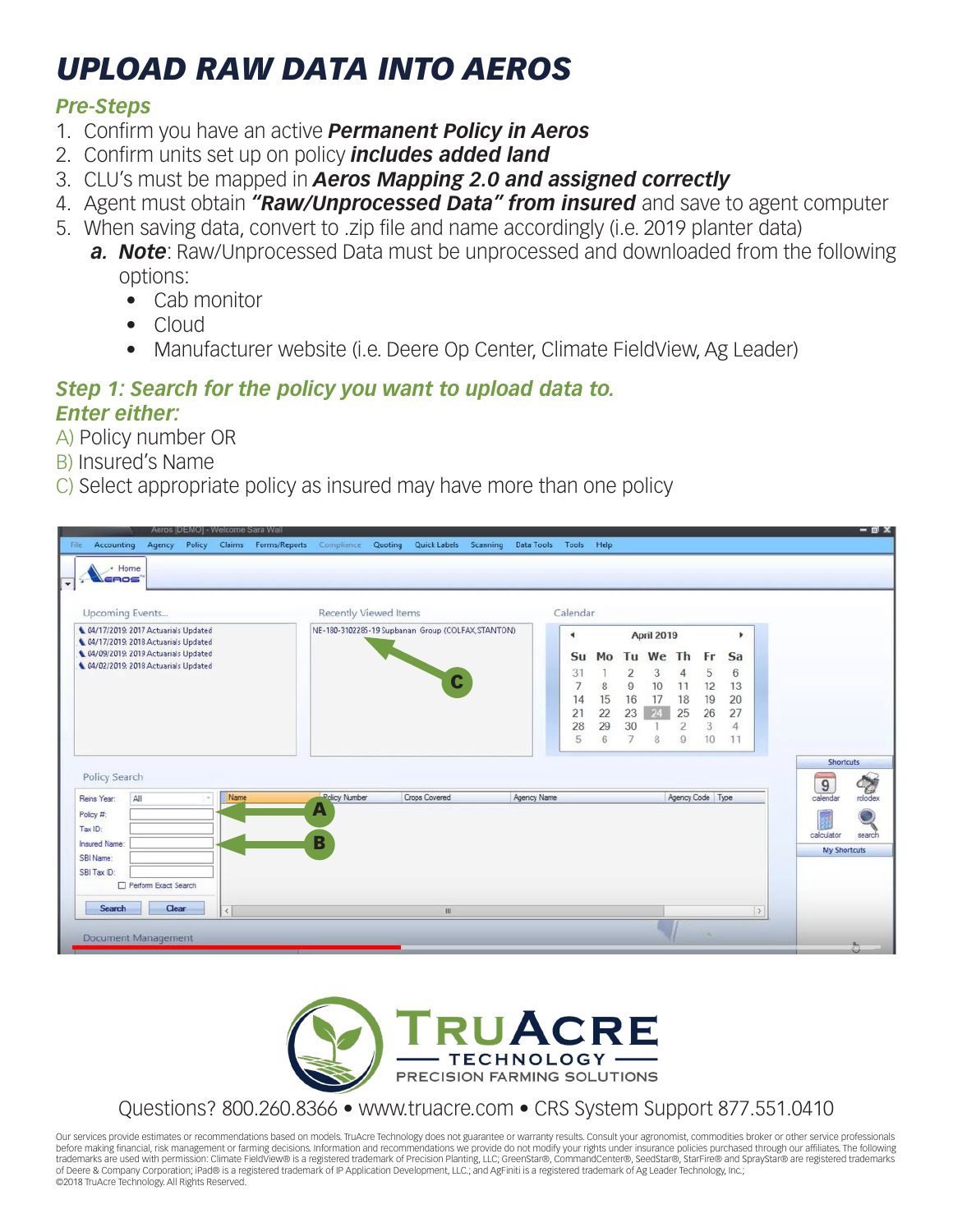## *Step 2: Once the correct policy has been selected, click Edit.*





#### *Step 3:*  A) Select Misc Policy Info B) Select Precision Ag Data - TruAcre

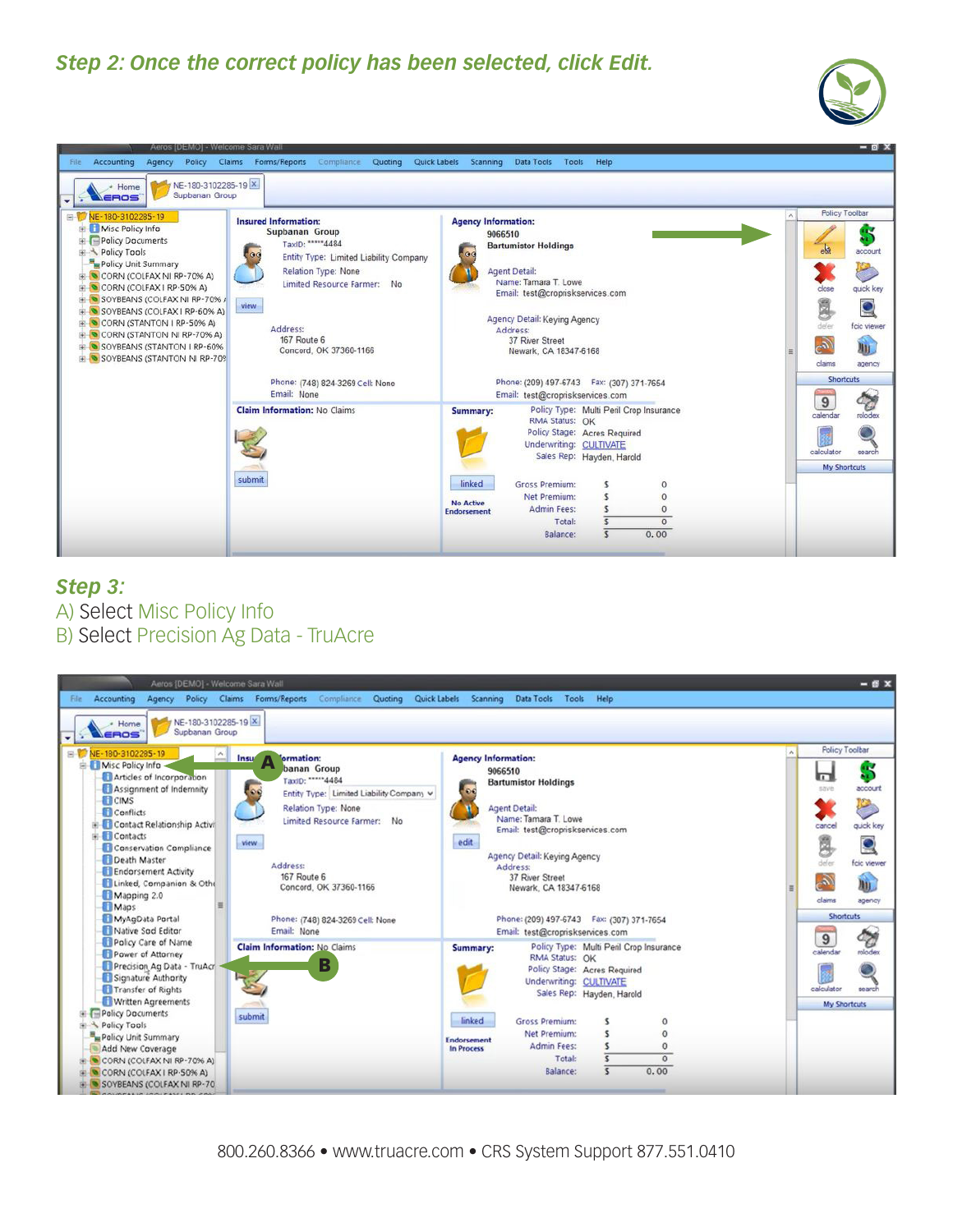## *Step 4: Enter Raw Data*

A) Select Add File (If data has been saved as a .zip file)





*Step 5: Select the file or directory where raw data is saved on Agent's computer.*